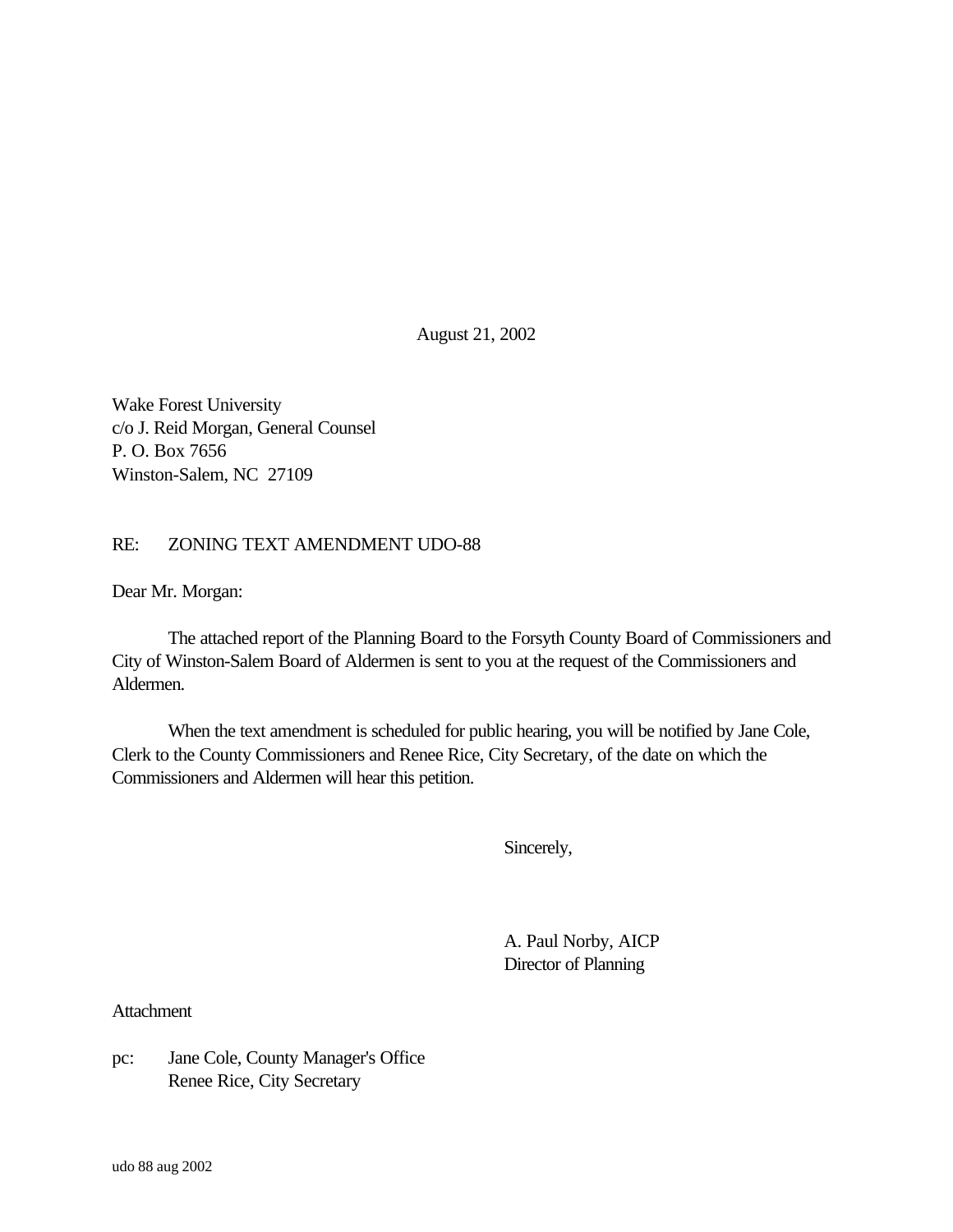# **FORSYTH COUNTY BOARD OF COMMISSIONERS**

**MEETING DATE: \_\_\_\_\_\_\_\_\_\_\_\_\_\_\_\_\_\_\_\_\_\_\_\_\_\_\_\_ AGENDA ITEM NUMBER: \_\_\_\_\_\_\_\_\_\_\_\_\_\_\_\_\_**

**SUBJECT**:-

Request for Public Hearing on zoning text amendment proposed by Wake Forest University

**COUNTY MANAGER'S RECOMMENDATION OR COMMENTS**:-

**SUMMARY OF INFORMATION**:-

Zoning Text Amendment proposed by Wake Forest University to allow for a single zoning district which permits both "Medical and Surgical Offices" and "Habilitation Facility C" (UDO-88).

After consideration, the Planning Board recommended approval of the zoning text amendment.

**ATTACHMENTS:** <u>X</u> YES NO

**SIGNATURE**: **DATE**: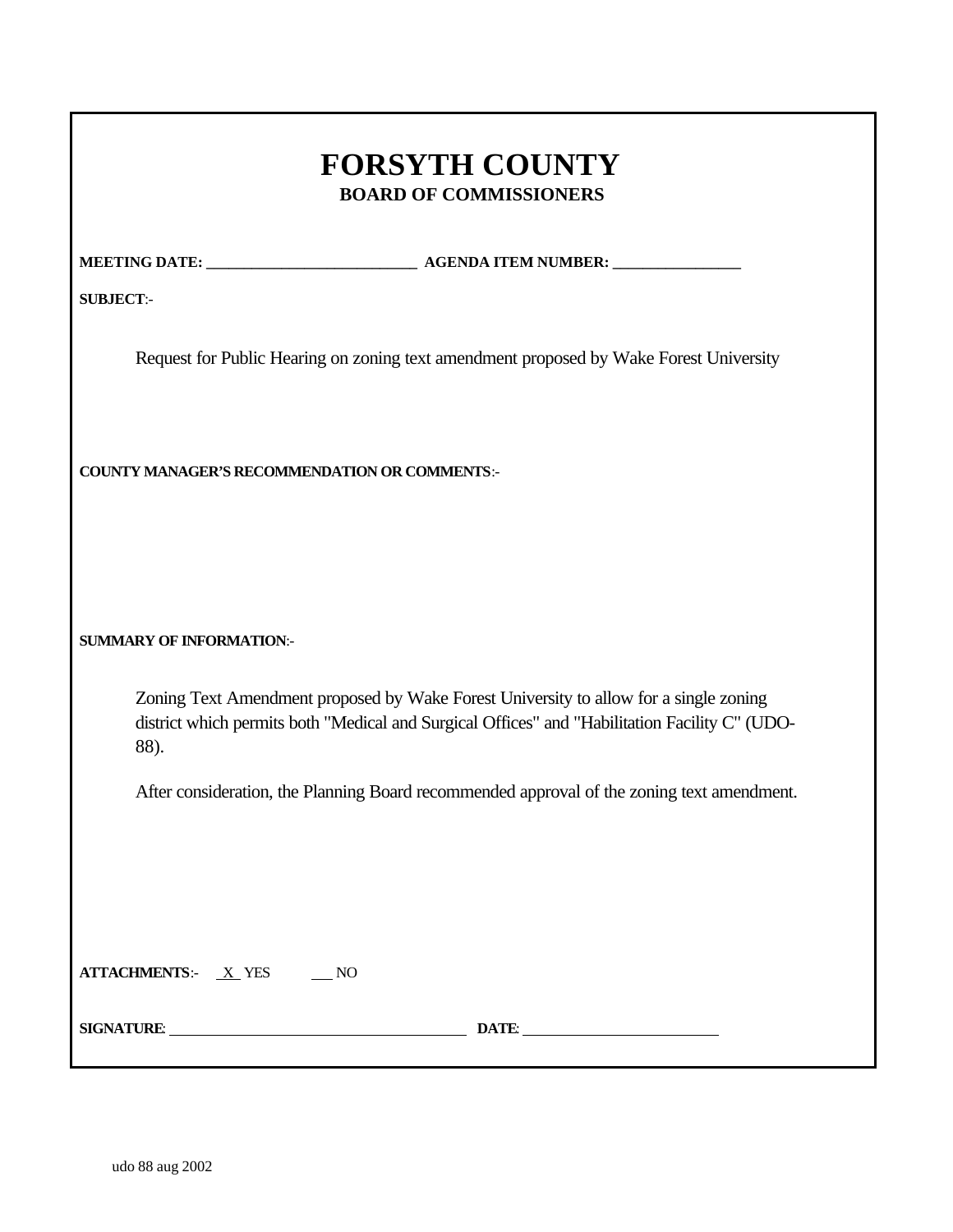## **ACTION REQUEST FORM**

**DATE**:August 21, 2002 **TO**: The Honorable Mayor and Board of Aldermen **FROM**: A. Paul Norby, AICP, Director of Planning

## **BOARD ACTION REQUEST**:

Request for Public Hearing on Zoning Text Amendment proposed by Wake Forest **University** 

**SUMMARY OF INFORMATION**:

Zoning Text Amendment proposed by Wake Forest University to allow for a single zoning district which permits both "Medical and Surgical Offices" and "Habilitation Facility C" (UDO-88).

## **PLANNING BOARD ACTION**:

| <b>MOTION ON PETITION: APPROVAL</b> |                     |
|-------------------------------------|---------------------|
| FOR:                                | <b>UNANIMOUS</b>    |
| <b>AGAINST:</b>                     | <b>NONE</b>         |
| <b>SITE PLAN ACTION:</b>            | <b>NOT REQUIRED</b> |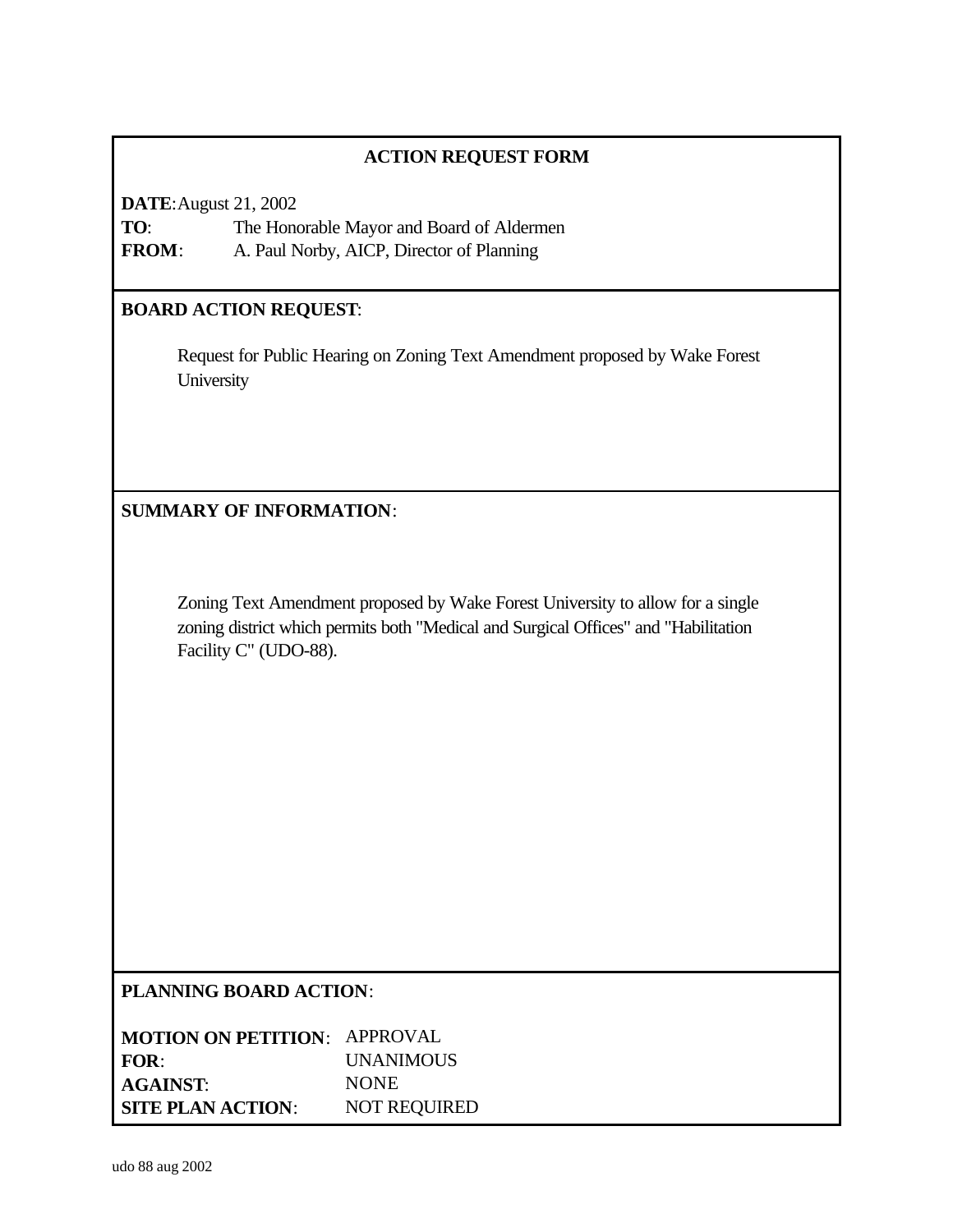## **STAFF REPORT**

**DOCKET #**: UDO-88 **STAFF**: David Reed

## **REQUEST**

Zoning Text Amendment proposed by Wake Forest University to allow for a single zoning district which permits both "Medical and Surgical Offices" and "Habilitation Facility, C"

#### **CONTINUANCE HISTORY**

The petition was continued from the June 13, 2002 Planning Board Public Hearing for the purpose of revising the request.

## **BACKGROUND**

The proposed Text Amendment was submitted by Wake Forest University to rectify a land use problem. The two land uses "Medical and Surgical Offices" and "Habilitation Facility, C" are currently not allowed in any of the same zoning districts with the exception of some of the business districts. The petitioners have an existing building which houses both of these uses. The two uses were accessory to the "Hospital or Health Center" use which, until recently, was the designated land use for the property. Because the petitioner chose not to renew the Hospital licence for the site, the individual uses in the building must stand on their own. By establishing a zoning district outside of the business districts which allows both uses, these medical related uses can coexist in a single building.

#### **ANALYSIS**

It is logical to accommodate both the "Medical and Surgical Offices" and "Habilitation Facility, C" uses in a single zoning district other than the business districts which currently permit them. Planning staff has worked with the petitioner and the City-County Inspections staff to determine the most appropriate zoning district to allow both of these uses.

Although a text amendment would apply to all properties throughout the county, it should be mentioned that the petitioner's site has access through a C (Campus) zoning district via a private access easement. If the uses described above were allowed in the C district, the existing access easement would be valid from a zoning enforcement perspective.

Because both of the major hospitals in our community are zoned C (Campus), it is logical to allow the above mentioned uses in the C district to accommodate such uses in conjunction with other medical related uses. There are several existing Campus districts throughout the community, however, some of which are comprised of predominantly medical uses and some of which are college campuses.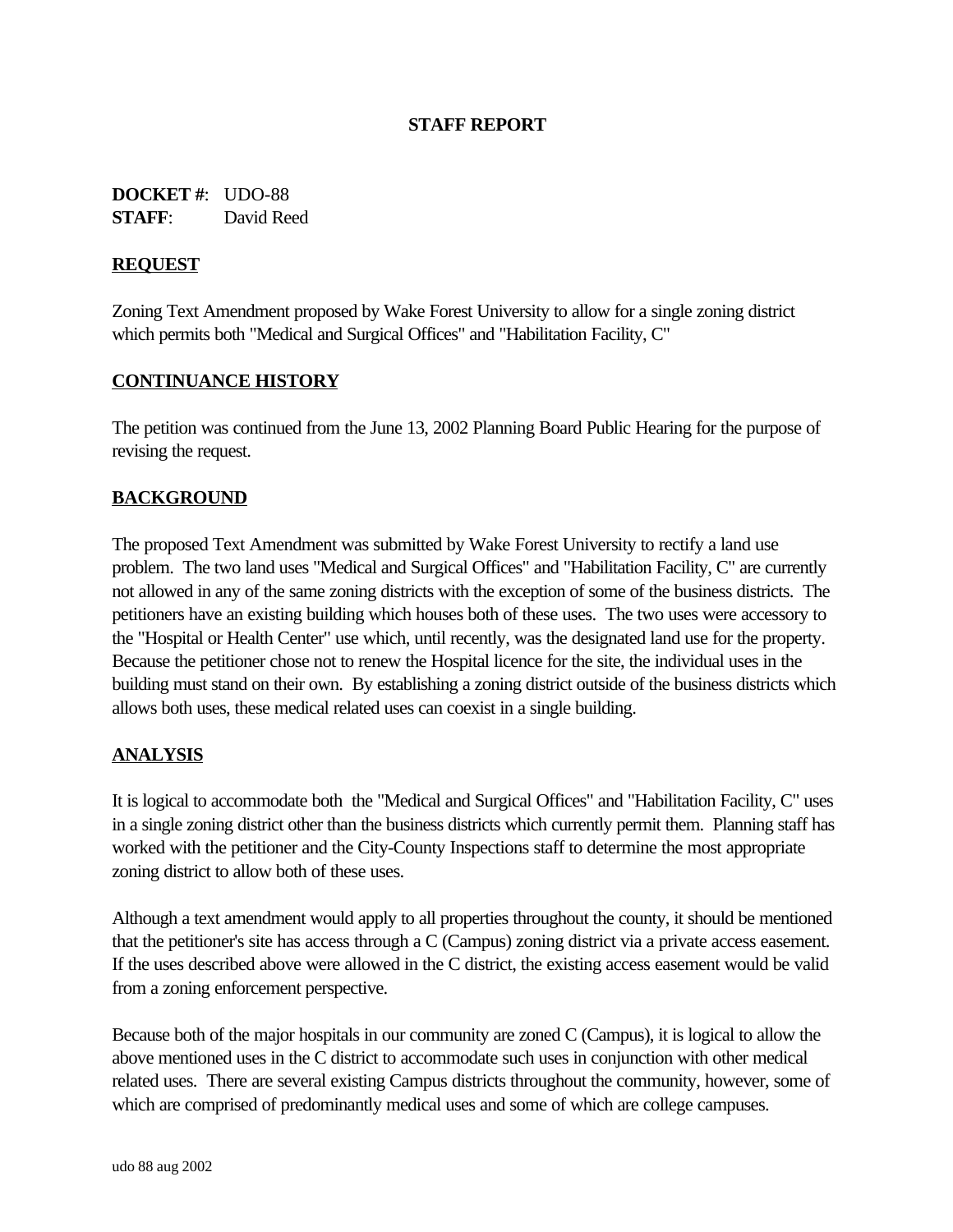Because the Campus district has a minimum contiguous site area of 20 acres, staff recommends that the proposed use "Medical and Surgical Offices" only be allowed in those Campus districts in which at least one of the adjacent uses is a "Hospital or Health Center". With that condition, staff is supportive of the proposed Text Amendment.

#### **RECOMMENDATION**

Zoning Text Amendment: **APPROVAL**.

#### **PUBLIC HEARING** - July 11, 2002

FOR: None

AGAINST: None

#### **WORK SESSION**

MOTION: John Bost moved continuance of the zoning map amendment to August 8, 2002. SECOND: Dara Folan VOTE:

FOR: Bost, Clark, Doyle, Folan, Kennedy-Sloan, King, Norwood, Powell AGAINST: None EXCUSED: None

**PUBLIC HEARING** - August 8, 2002

David Reed presented the staff report.

FOR: None

AGAINST:

Julie Magness, 630 Fenimore Street, Winston-Salem, NC 27103

Questioning whether this text amendment might make it attractive for hospitals to acquire more campus-use land. Would this create more requests for rezoning to campus-uses, putting more pressure on conversion of residentially zoned land. Our concern as a neighborhood association is retention of residential quality and nature of the neighborhood. (NOTE: Her question was answered that if it did make it more attractive to acquire more land for campus, the land would still have to go through the rezoning process.)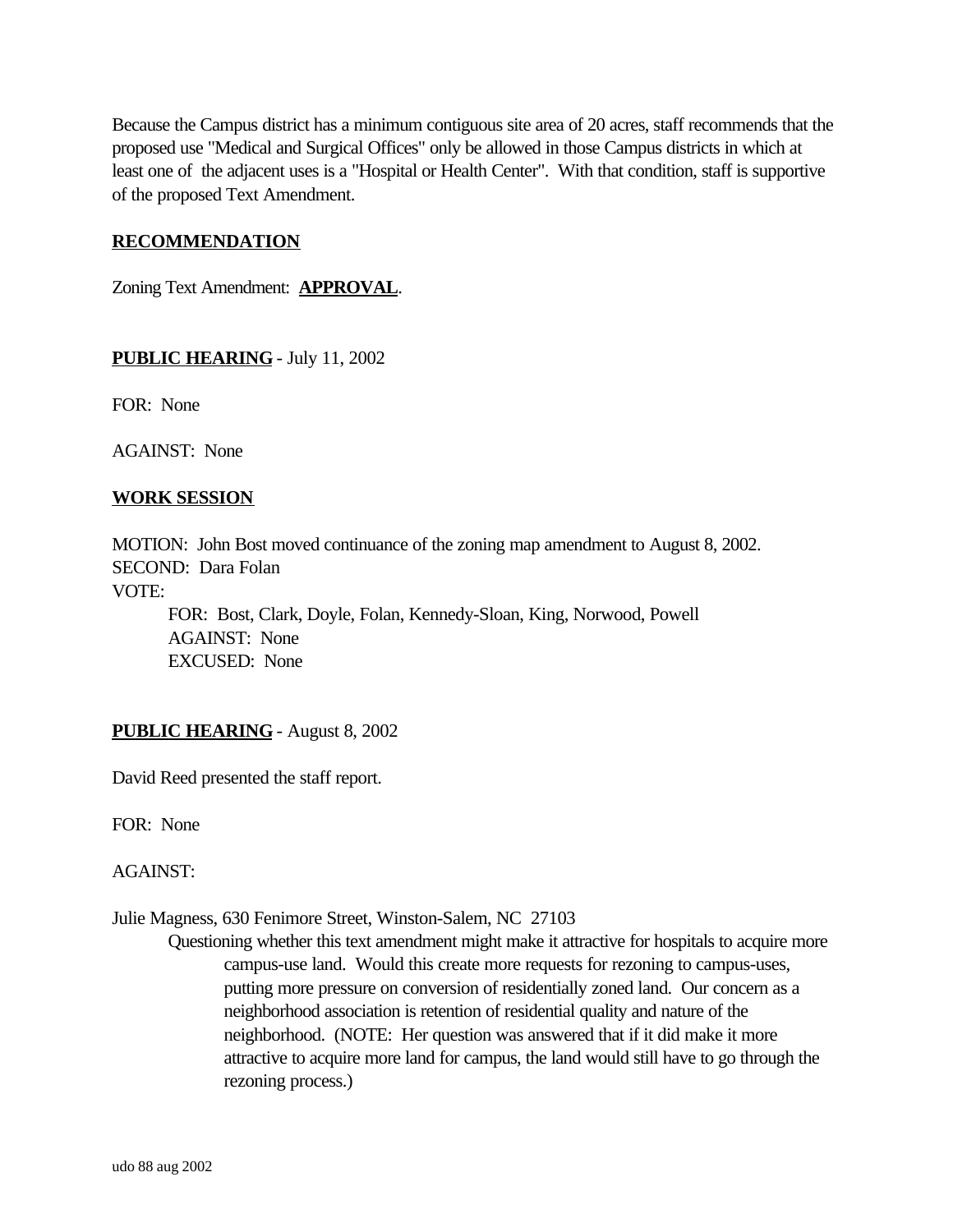## **WORK SESSION**

During discussion by the Planning Board, the following point was made:

1. Jerry Clark noted that he works for one of the operations that is being discussed here, but he is not in any authority or capacity to have any influence on any decision to do anything of the magnitude discussed here. He requested that this statement be included in the record.

MOTION: Dara Folan moved approval of the zoning text amendment. SECOND: Jimmy Norwood VOTE: FOR: Avant, Bost, Clark, Folan, King, Norwood AGAINST: None EXCUSED: None

A. Paul Norby, AICP Director of Planning

\_\_\_\_\_\_\_\_\_\_\_\_\_\_\_\_\_\_\_\_\_\_\_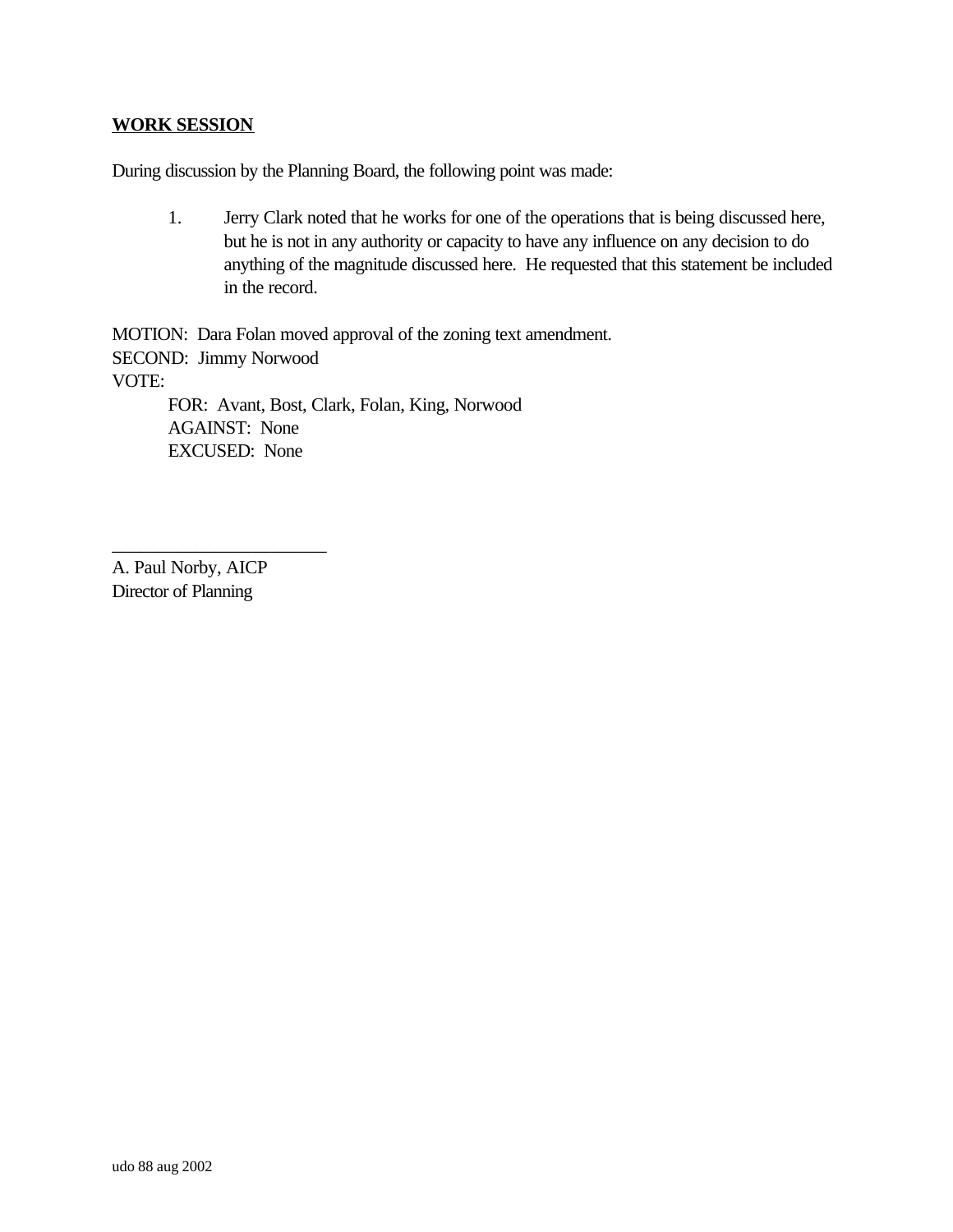## **UDO-88 AN ORDINANCE AMENDING THE** *UNIFIED DEVELOPMENT ORDINANCES* **REGARDING ADDING THE USES "HABILITATION FACILITY C" AND "MEDICAL AND SURGICAL OFFICES" IN THE C DISTRICT**

Be it resolved, by the Board of Commissioners of Forsyth County, North Carolina that the *Unified Development Ordinances* (UDO) is hereby amended as follows:

Section 1. Chapter B, Section 2-4 Permitted Uses, Table 2.6 is revised by adding a "P" (Planning Board Review) to the line "Habilitation Facility C" under column "C" (Campus District) and adding a "Z" (Permit from Zoning Officer) to the line "Medical and Surgical Offices" under column "C" (Campus District).

This section is further revised by placing a "47" or the appropriate number corresponding to the use condition in Section 2 below in the CONDS column opposite the use "Medical and Surgical Offices" and renumbering the remaining references in the remaining references in the column sequentially.

Section 2. Section 2-5 "Use Conditions" of Chapter B is revised by adding a new subsection 2-5.47 to read as follows and renumbering the remaining subsections of Section 2-5:

"2-5.47 (or proper number) MEDICAL OR SURGICAL OFFICES

(A) C District

Medical or Surgical Offices are only permitted in the Campus District if adjacent to a "Hospital or Health Center" in a Campus District."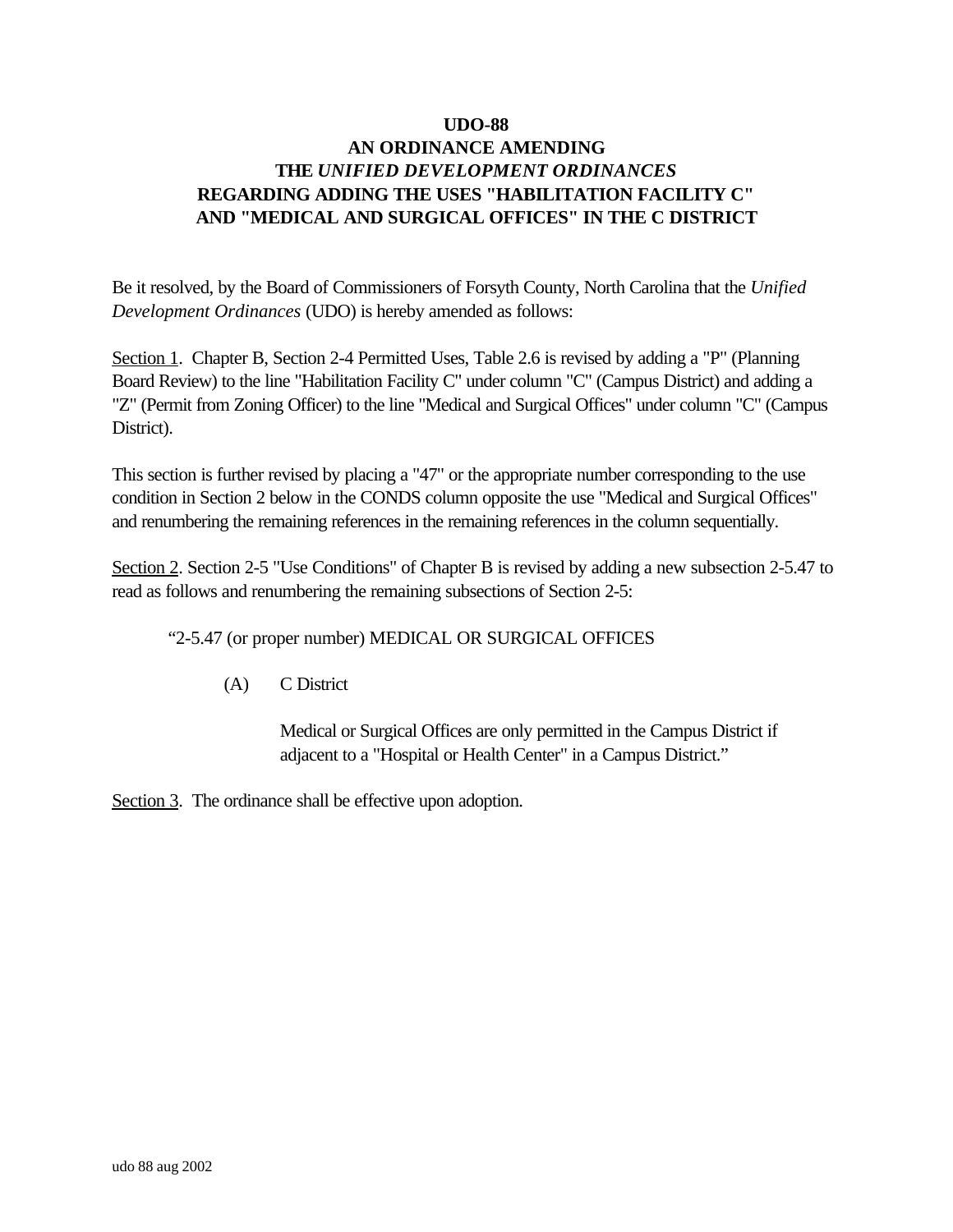## **AN ORDINANCE AMENDING THE** *UNIFIED DEVELOPMENT ORDINANCES* **REGARDING ADDING THE USES "HABILITATION FACILITY C" AND "MEDICAL AND SURGICAL OFFICES" IN THE C DISTRICT**

Be it resolved, by the Board of Aldermen of the City of Winston-Salem, North Carolina that the *Unified Development Ordinances* (UDO) is hereby amended as follows:

Section 1. Chapter B, Section 2-4 Permitted Uses, Table 2.6 is revised by adding a "P" (Planning Board Review) to the line "Habilitation Facility C" under column "C" (Campus District) and adding a "Z" (Permit from Zoning Officer) to the line "Medical and Surgical Offices" under column "C" (Campus District).

This section is further revised by placing a "47" or the appropriate number corresponding to the use condition in Section 2 below in the CONDS column opposite the use "Medical and Surgical Offices" and renumbering the remaining references in the remaining references in the column sequentially.

Section 2. Section 2-5 "Use Conditions" of Chapter B is revised by adding a new subsection 2-5.47 to read as follows and renumbering the remaining subsections of Section 2-5:

"2-5.47 (or proper number) MEDICAL OR SURGICAL OFFICES

(A) C District

Medical or Surgical Offices are only permitted in the Campus District if adjacent to a "Hospital or Health Center" in a Campus District."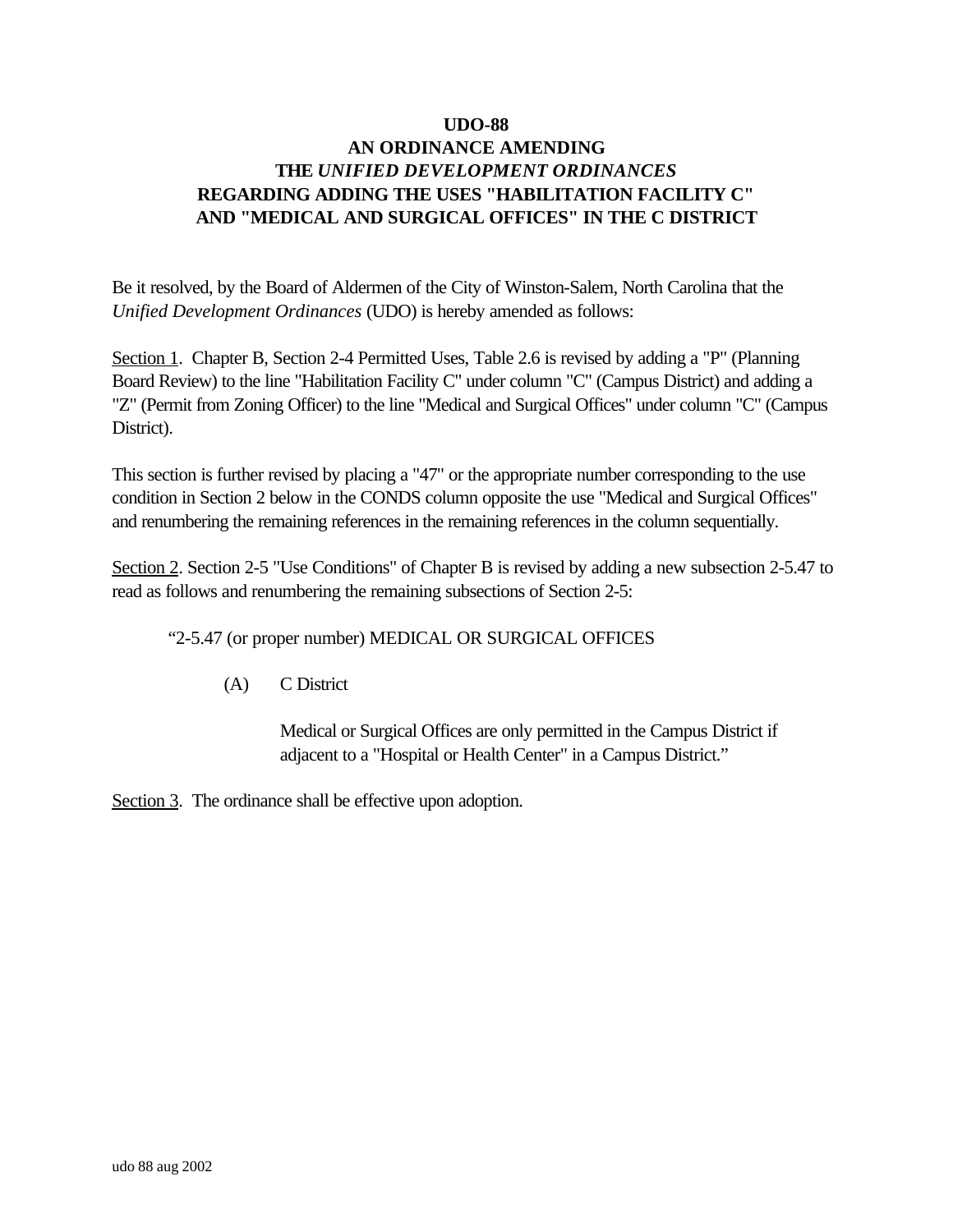## **AN ORDINANCE AMENDING THE** *UNIFIED DEVELOPMENT ORDINANCES* **REGARDING ADDING THE USES "HABILITATION FACILITY C" AND "MEDICAL AND SURGICAL OFFICES" IN THE C DISTRICT**

Be it resolved, by the Board of Aldermen of the Town of Kernersville, North Carolina that the *Unified Development Ordinances* (UDO) is hereby amended as follows:

Section 1. Chapter B, Section 2-4 Permitted Uses, Table 2.6 is revised by adding a "P" (Planning Board Review) to the line "Habilitation Facility C" under column "C" (Campus District) and adding a "Z" (Permit from Zoning Officer) to the line "Medical and Surgical Offices" under column "C" (Campus District).

This section is further revised by placing a "47" or the appropriate number corresponding to the use condition in Section 2 below in the CONDS column opposite the use "Medical and Surgical Offices" and renumbering the remaining references in the remaining references in the column sequentially.

Section 2. Section 2-5 "Use Conditions" of Chapter B is revised by adding a new subsection 2-5.47 to read as follows and renumbering the remaining subsections of Section 2-5:

"2-5.47 (or proper number) MEDICAL OR SURGICAL OFFICES

(A) C District

Medical or Surgical Offices are only permitted in the Campus District if adjacent to a "Hospital or Health Center" in a Campus District."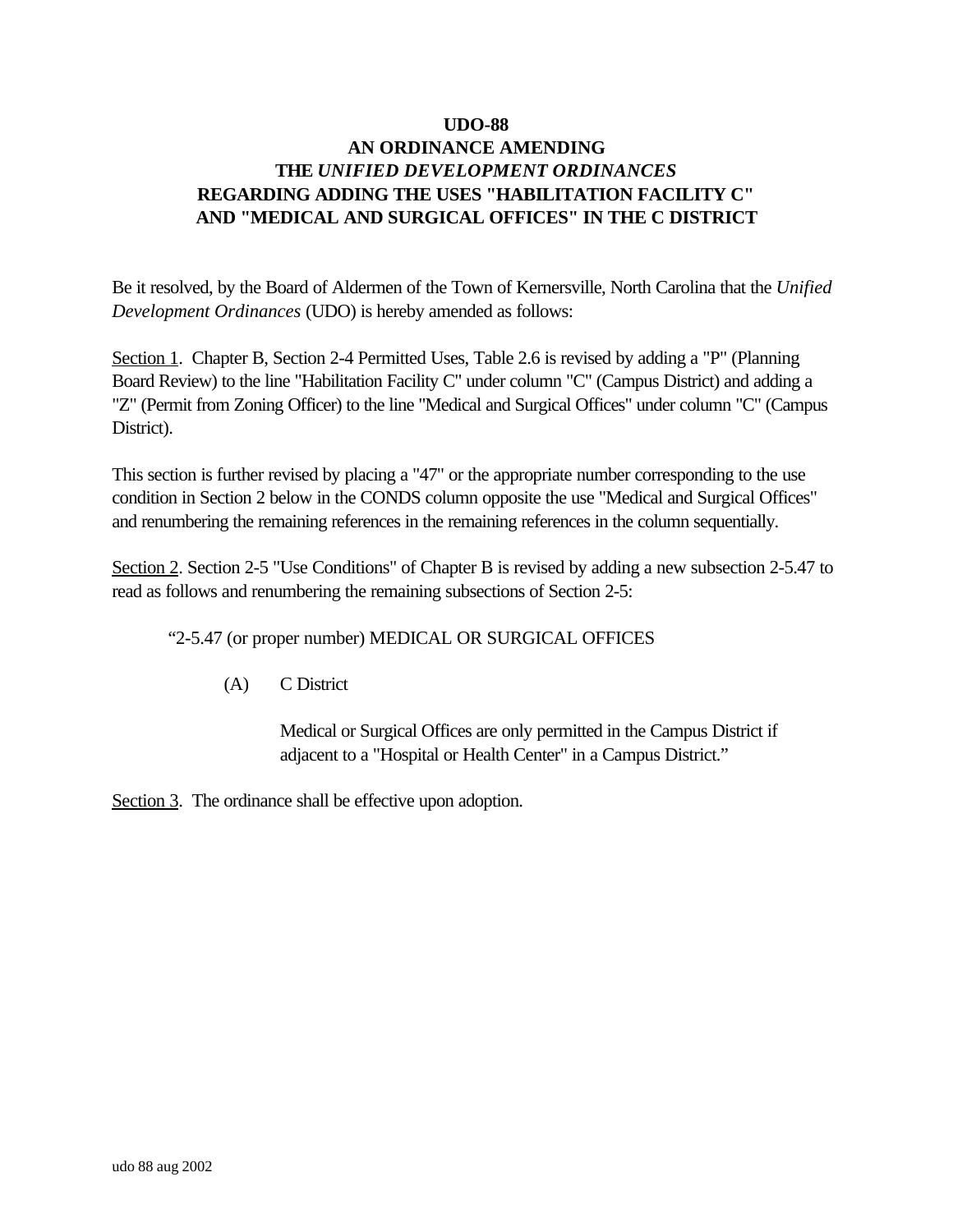## **AN ORDINANCE AMENDING THE** *UNIFIED DEVELOPMENT ORDINANCES* **REGARDING ADDING THE USES "HABILITATION FACILITY C" AND "MEDICAL AND SURGICAL OFFICES" IN THE C DISTRICT**

Be it resolved, by the Village Council of the Village of Clemmons, North Carolina that the *Unified Development Ordinances* (UDO) is hereby amended as follows:

Section 1. Chapter B, Section 2-4 Permitted Uses, Table 2.6 is revised by adding a "P" (Planning Board Review) to the line "Habilitation Facility C" under column "C" (Campus District) and adding a "Z" (Permit from Zoning Officer) to the line "Medical and Surgical Offices" under column "C" (Campus District).

This section is further revised by placing a "47" or the appropriate number corresponding to the use condition in Section 2 below in the CONDS column opposite the use "Medical and Surgical Offices" and renumbering the remaining references in the remaining references in the column sequentially.

Section 2. Section 2-5 "Use Conditions" of Chapter B is revised by adding a new subsection 2-5.47 to read as follows and renumbering the remaining subsections of Section 2-5:

"2-5.47 (or proper number) MEDICAL OR SURGICAL OFFICES

(A) C District

Medical or Surgical Offices are only permitted in the Campus District if adjacent to a "Hospital or Health Center" in a Campus District."